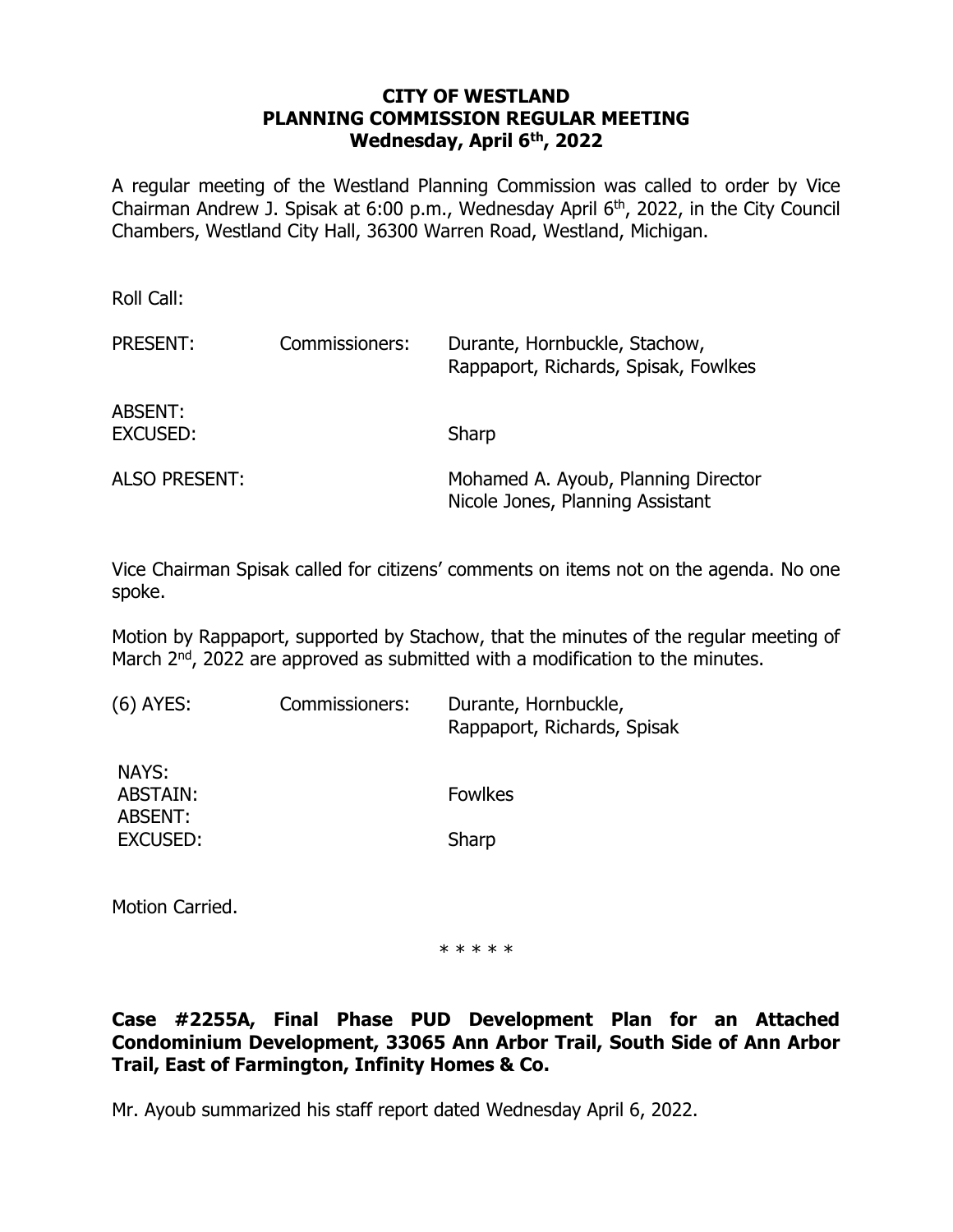The subject site is located on the south side of Ann Arbor Trail and east of Farmington Road. The overall site comprises of about one acre and contains a single-family dwelling. The property is zoned R-2, Single Family Residential. The petitioner proposes to construct a six-unit, two building attached condominium development. If approved, the existing dwelling will be demolished to accommodate the development. On December 21, 2021 the City Council approved the preliminary phase PUD plan, rezoning the property.

Vice Chairman Spisak asked if the petitioner is present.

Petitioner Rino Soave representing Infinity Homes was present.

Vice Chairman Spisak opened the meeting to the public.

Arbor Oaks Board of Directors Irene Martin wanted to follow-up from the last meeting regarding the addition of the guest parking, inquiring if the parking on the NE corner will have shrub coverage to screen the parking lot from their view.

Ayoub answered that the plantings are reflected on the site plan.

Vice Chairman Spisak opened it up to the Commission.

Stachow asked the administration to clarify that there would be some type of barrier as far as shrubbery that will be running along the parking.

Ayoub outlined where the shrubbery will be planted.

Stachow thanked the petitioner for making the changes to the guest parking and for making sure it was covered with the shrubbery.

Motion made by Stachow and supported by Fowlkes.

That this petition be forwarded to City Council with a recommendation for approval.

(7) AYES: Commissioners: Durante, Hornbuckle, Stachow Rappaport, Richards, Spisak, Fowlkes

NAYS: ABSTAIN: ABSENT: EXCUSED: Sharp

Motion Carried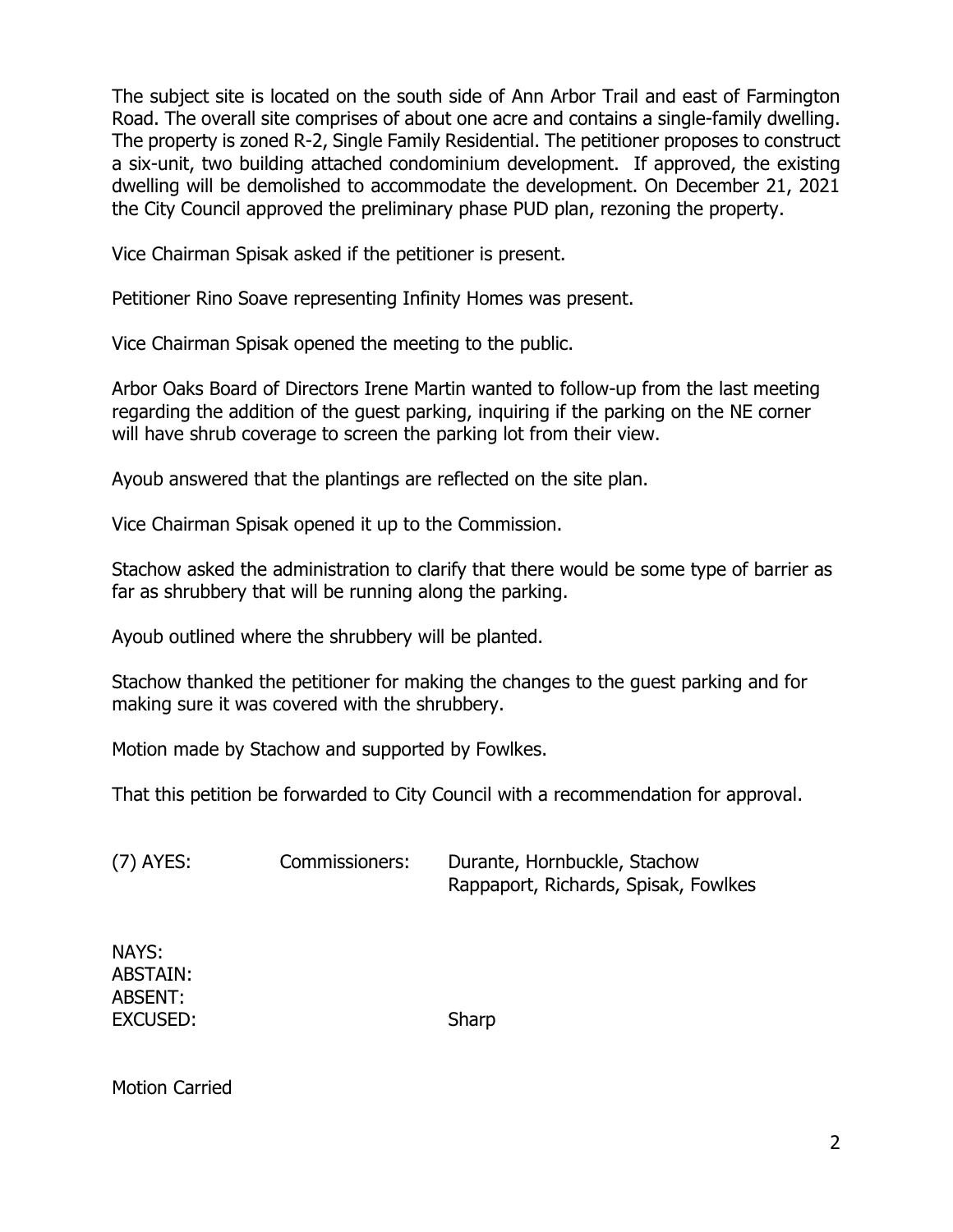#### \* \* \* \* \*

### **Case #2256A, Special Land Use and Site Plan Approval for Proposed Marijuana Retail Business, 8475 Inkster, West Side of Inkster, North of Ann Arbor Trail, Jeffrey Yatooma.\***

Mr. Ayoub summarized his staff report dated Wednesday April 6, 2022. The subject properties are located on the west side of Inkster Road just north of Ann Arbor Trail. The properties comprise 29,036 square feet (0.67 Acres) with about 180 feet of frontage along Inkster Road. The properties are zoned CB-3, General Commercial Business. The property at 8455 N. Inkster currently contains one building which will be demolished and the property at 8475 N. Inkster is vacant. The petitioner proposes to combine both properties and construct a 3,025 square foot building that will contain a marijuana retail business. The subject property meets the distance separation requirements set forth in the Marijuana Business Ordinance for marijuana retailers. The petitioner is seeking site plan and special land use approval to proceed with the project.

Vice Chairman Spisak asked if the petitioner is present.

Petitioner Noah Harfoosh, attorney representing Jeffrey Yatooma was present.

Vice Chairman Spisak opened the meeting to the public.

Pete Sabakas, homeowner near the property stated that he had concerns about the cliental that would be coming to the facility, also stating that given the nature of the business and the cliental he had concerns that there will be constant traffic.

Vice Chairman Spisak verified the zoning with Ayoub.

Vice Chairman Spisak inquired about the other businesses located near Mr. Sabakas and their zoning.

Ayoub gave a detailed explanation of the zoning.

Mr. Sabakas expressed his concern about the marijuana business cliental, and loitering.

Vice Chairman Spisak opened it up to the Commission.

Rappaport asked Mr. Sabakas to explain what his concern is regarding the cliental.

Mr. Sabakas stated his concern was that people would be coming to the business to get high.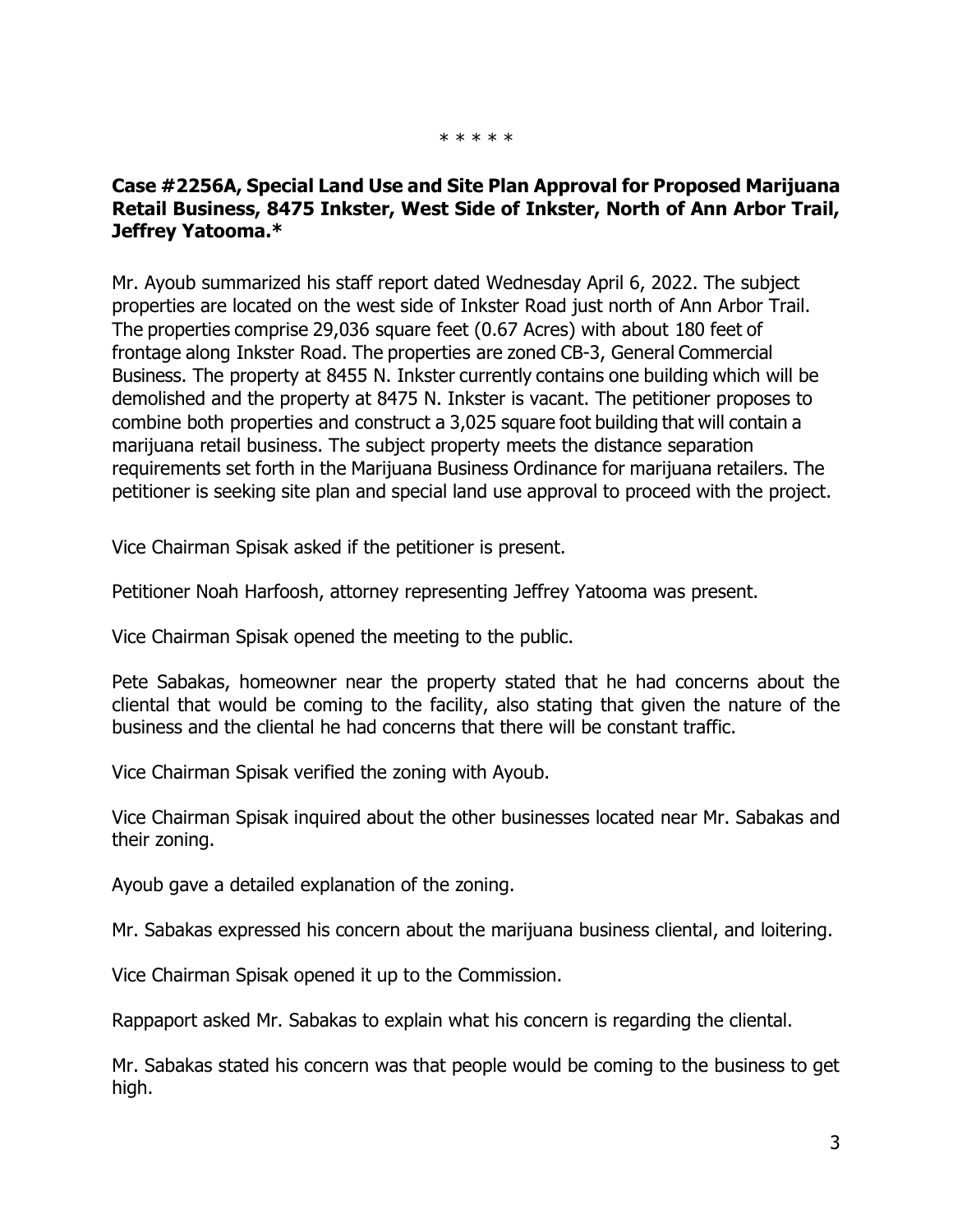Rappaport stated that it is not legal to get high on site, but the purchase, sale and use of marijuana is legal in the state of Michigan.

Resident had a question regarding a multi residential zoning but it was not relevant to the present discussion.

Ayoub answered the resident's question.

Fowlkes asked the petitioner to address the resident's concerns about the loitering.

Petitioner expressed that he wanted to be very clear that the development will have 24/7 surveillance and security, which will include on site security guards, who will monitor the interior and exterior of the premises, also including a noise control plan to negate any loitering. They feel this will provide a safe area that will not cause commotion in any way.

Motion made by Rappaport and supported by Richards.

To make a recommendation that this petition be forwarded to City Council with a recommendation for approval.

| $(7)$ AYES: | Commissioners: | Durante, Hornbuckle, Stachow         |
|-------------|----------------|--------------------------------------|
|             |                | Rappaport, Richards, Spisak, Fowlkes |

NAYS: ABSTAIN: ABSENT: EXCUSED: Sharp

Motion Carried

\* \* \* \* \*

### **Case #1582C, Site Plan Approval for Proposed Ranch Homes, 32001 Cherry Hill, South Side of Cherry Hill, West of Merriman Rd, Presbyterian Villages of Michigan/Kevin Petru.**

Mr. Ayoub summarized his staff report dated Wednesday April 6, 2022. The subject property is located on the south side of Cherry Hill tucked between the existing PVM Senior Living Facility and the Mack Mayfield Municipal Golf Course. The property is zoned GAR, Garden Apartment Residential and is currently vacant containing a substantial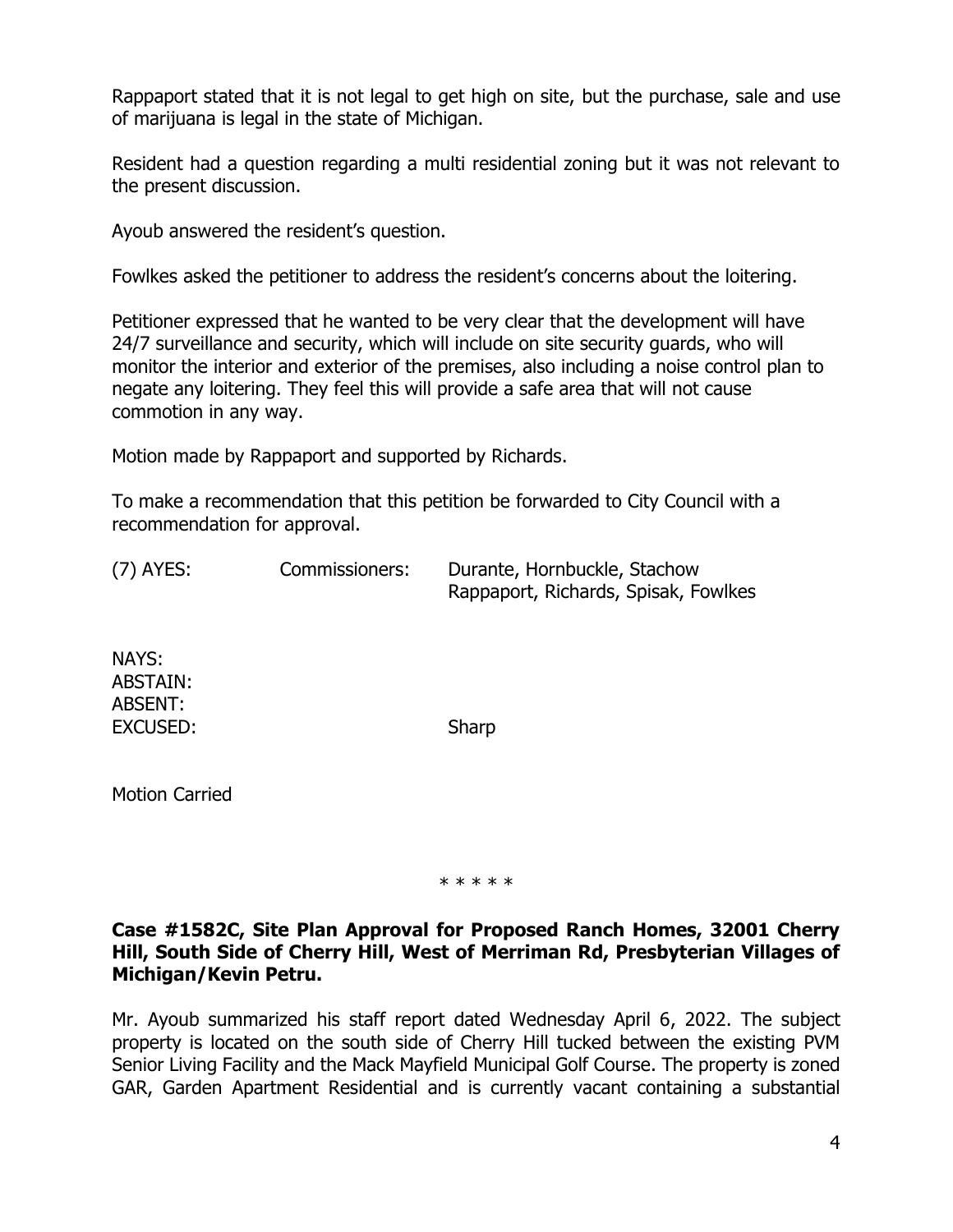amount of mature trees. The petitioner is proposing to construct 35 attached ranch homes that will serve as independent living units for people 55 years of age or older.

Vice Chairman Spisak asked if the petitioner is present.

Petitioner Kevin Petru, Director of Real Estate and Development for PVM was present, and gave an overview of the plans.

Vice Chairman Spisak opened the meeting to the public.

No one spoke.

Vice Chairman Spisak opened it up to the Commission.

Hornbuckle inquired about what type of protection would be in place as a barrier for the homes to the nearby golf course/golf balls.

Petitioner answered that there is an existing 35 foot buffer of the existing tree line, which is very dense, and an existing fence on the property line as well.

Vice Chairman Spisak asked if these homes will be for sale or for rent.

Petitioner answered they will be rental units.

Stachow wanted to make sure the general public was aware that this development will not be part of the golf course. She also wanted to express that the proposed development looks to be a beautiful housing area, and she looks forward to seeing the construction take place.

Hornbuckle inquired about the entryway, and sidewalks.

Ayoub answered about the entryway question with the aerial image and overlay.

Petitioner answered the plan does not anticipate sidewalks at this time.

Rappaport inquired that in the future if one of these parcels were to be sold would there be plans to grant an easement.

Petitioner answered that each of those properties will be under three different ownership interests based on how the projects are being financed, so there will be reciprocal easement agreements, and maintenance agreements between those parties.

Rappaport confirmed that those easements of access will be required.

Petitioner answered yes.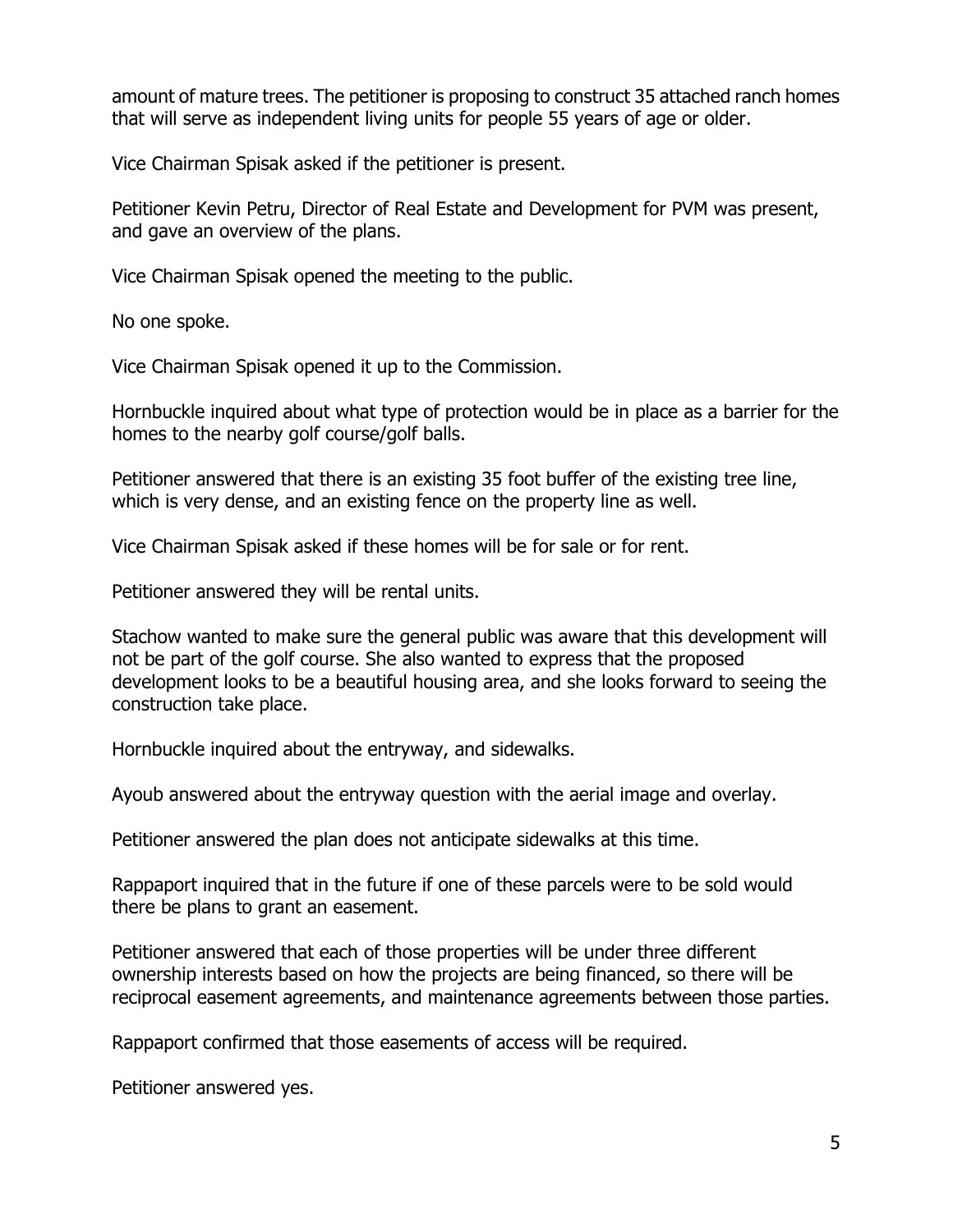Rappaport inquired as to if there would be any discrimination on the basis of religion for rentals.

Petitioner answered there will be no discrimination, all faiths are welcome.

Motion made by Richards and supported by Hornbuckle.

To make a recommendation that this petition be forwarded to City Council with a recommendation for approval.

(7) AYES: Commissioners: Durante, Hornbuckle, Stachow Rappaport, Richards, Spisak, Fowlkes

NAYS: ABSTAIN: ABSENT: EXCUSED: Sharp

Motion Carried

\* \* \* \* \*

### **Case #1228F, Site Plan and Special Land Use Approval for Proposed Pace Center, 360 S. Merriman Rd, West Side of Merriman Road, South of Cherry Hill Road, Presbyterian Villages of Michigan/ Kevin Petru.**

Mr. Ayoub summarized his staff report dated Wednesday April 6, 2022. The subject property is located on the west side of Merriman Road, south of Cherry Hill. The property comprises 5.47 Acres and is zoned CB-2, Shopping Center Commercial. The property contains a one-story, 5,990 square foot vacant building that was previously used as a TCF Bank. The petitioner proposes to renovate the building and build a 17,988 square foot addition to accommodate a new facility for PACE Southwest. The final total building area will be 23,978 square feet.

Vice Chairman Spisak asked if the petitioner is present.

Petitioner Kevin Petru, Director of Real Estate and Development for PVM was present, and he introduced Jord Sommerville, who is a managing partner of a company called FaciliNet, and he is involved with all of the developments of the PACE Centers in Southeast Michigan. He was present to answer any questions.

Vice Chairman Spisak opened the meeting to the public.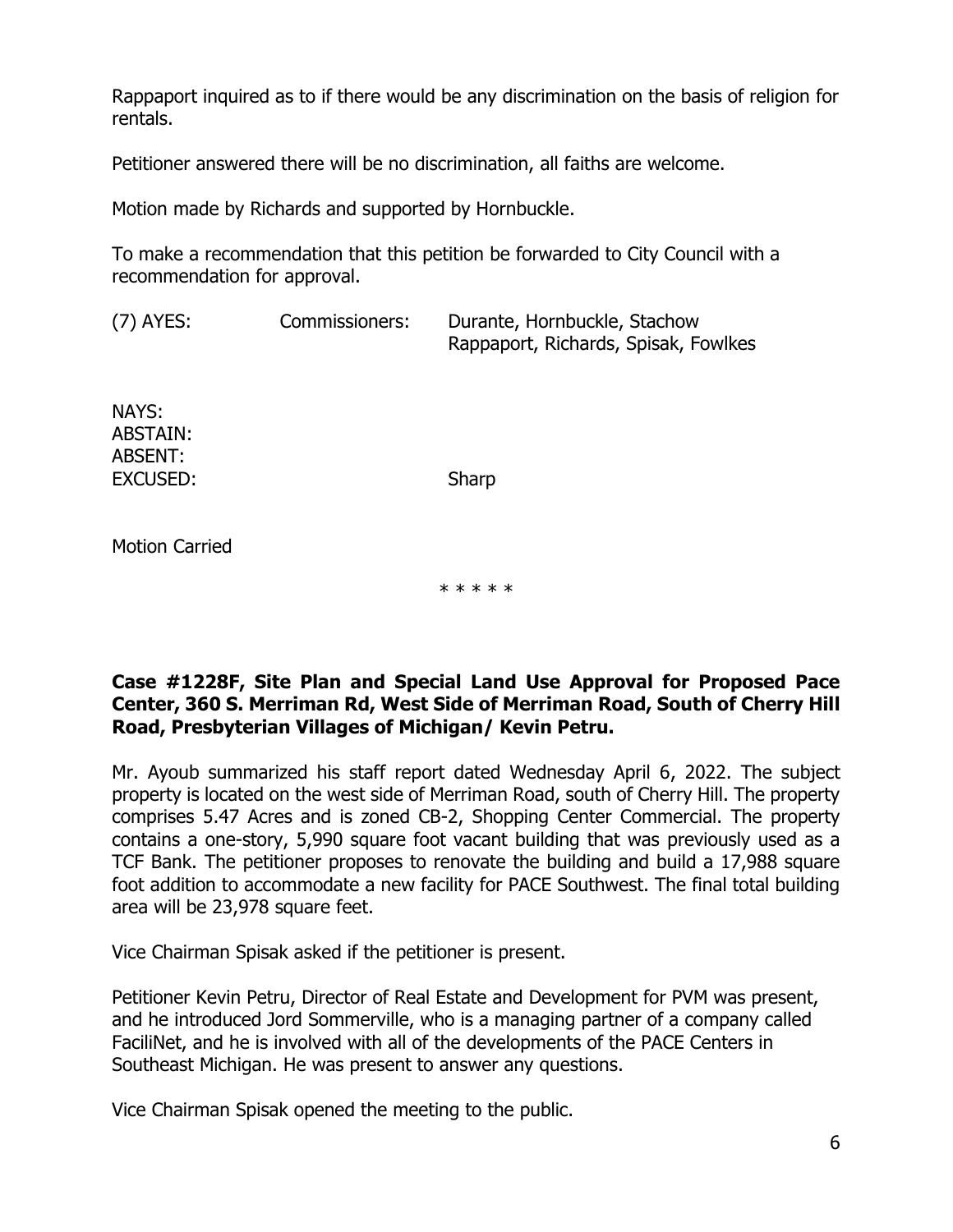No one spoke.

Vice Chairman Spisak opened the meeting to the Commission.

Fowlkes wanted to take a moment to give her testimonial on the Dearborn PACE Center and how it helped her mother a few years ago. She welcomed the PACE team to Westland and expressed her gratitude to them for choosing the City of Westland for this PACE Center.

Richards took a moment to thank the PACE team for the tour they provided, she mentioned it was a great experience, and a wonderful opportunity to witness the staff interact with the patients.

Hornbuckle expressed that he was sorry he missed the tour, and he looks forward to the PACE Center coming to Westland.

Rappaport made it known that this is a public hearing.

Motion made by Rappaport and supported by Durante.

To make a recommendation that this petition be forwarded to City Council with a recommendation for approval.

(7) AYES: Commissioners: Durante, Hornbuckle, Stachow Rappaport, Richards, Spisak, Fowlkes

NAYS: ABSTAIN: ABSENT: EXCUSED: Sharp

Motion Carried

\* \* \* \* \*

# **Case #0996A, Proposed Land Division, 1421 S. Venoy Rd, East Side of Venoy, South Side of Parkwood, Westland Free Methodist/Tyson Nofzinger.**

Mr. Ayoub summarized his staff report dated Wednesday April 6, 2022. The subject property is zoned R-5, Single Family Residential and developed with an existing church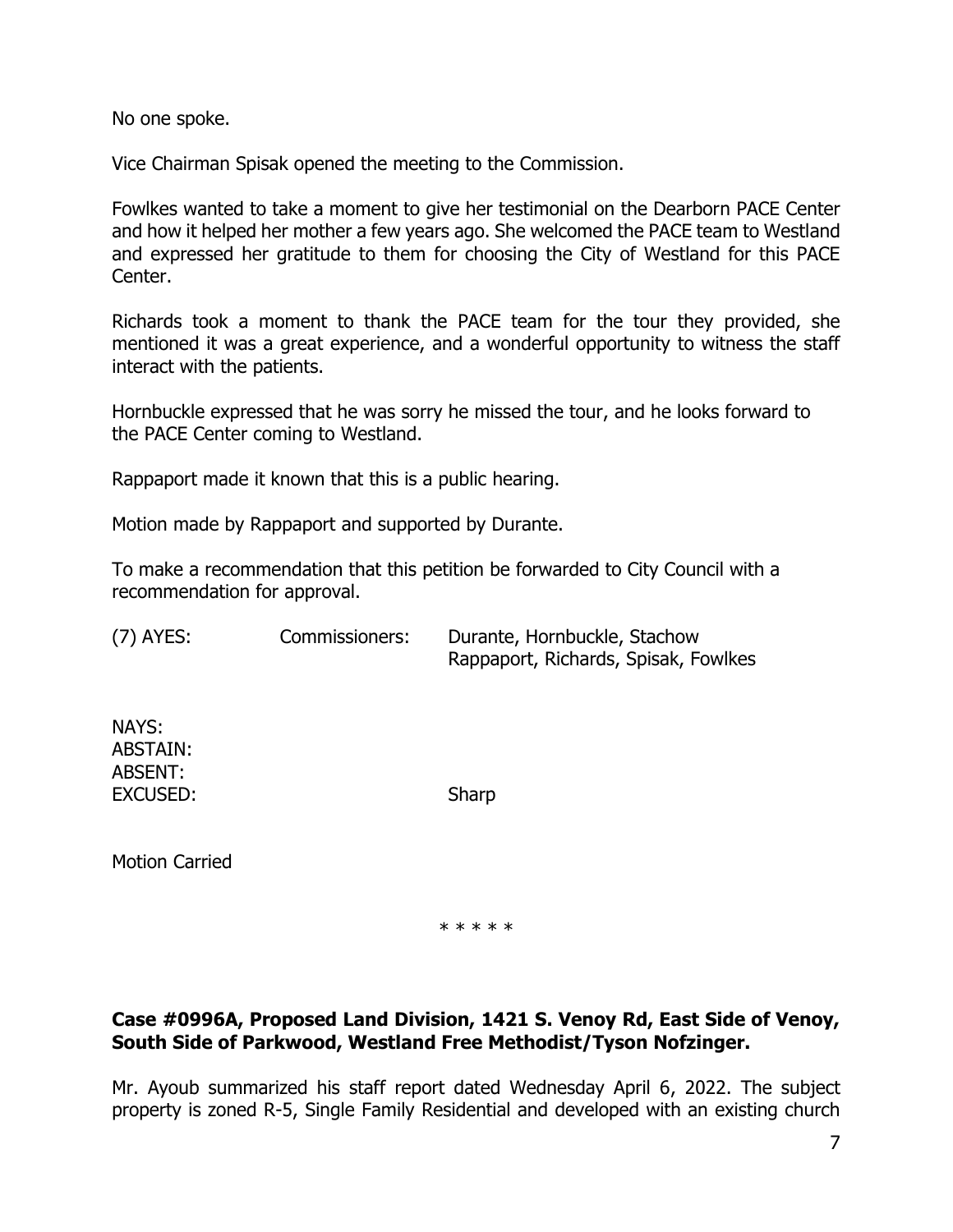and house. The petitioner is seeking approval to split off the property into four separate parcels to sell.

Vice Chairman Spisak asked if the petitioner is present.

Petitioner Tyson Nofzinger was present.

Vice Chairman Spisak inquired if they had any plans for the large area of the parcel.

Petitioner answered not at this point, their goal was to parcel it off in a way that the different pieces of land could be of the best use to serve the community well.

Vice Chairman Spisak opened the meeting to the public.

No one spoke.

Vice Chairman Spisak opened the meeting to the Commission.

Rappaport asked administration if there will be any setback issues.

Ayoub answered it is compliant, there are no setback issues.

Motion made by Richards and supported by Fowlkes.

To make a recommendation that this petition be forwarded to City Council with a recommendation for approval.

(7) AYES: Commissioners: Durante, Hornbuckle, Stachow Rappaport, Richards, Spisak, Fowlkes

NAYS: ABSTAIN: ABSENT: EXCUSED: Sharp

Motion Carried

\* \* \* \* \*

**Case #1442A, Site Plan Approval for Proposed Gas Station, Retail Store Addition, 35425 Ford Road, Southwest Corner of Ford Road and Wayne Rd, Sunoco Gas Station.**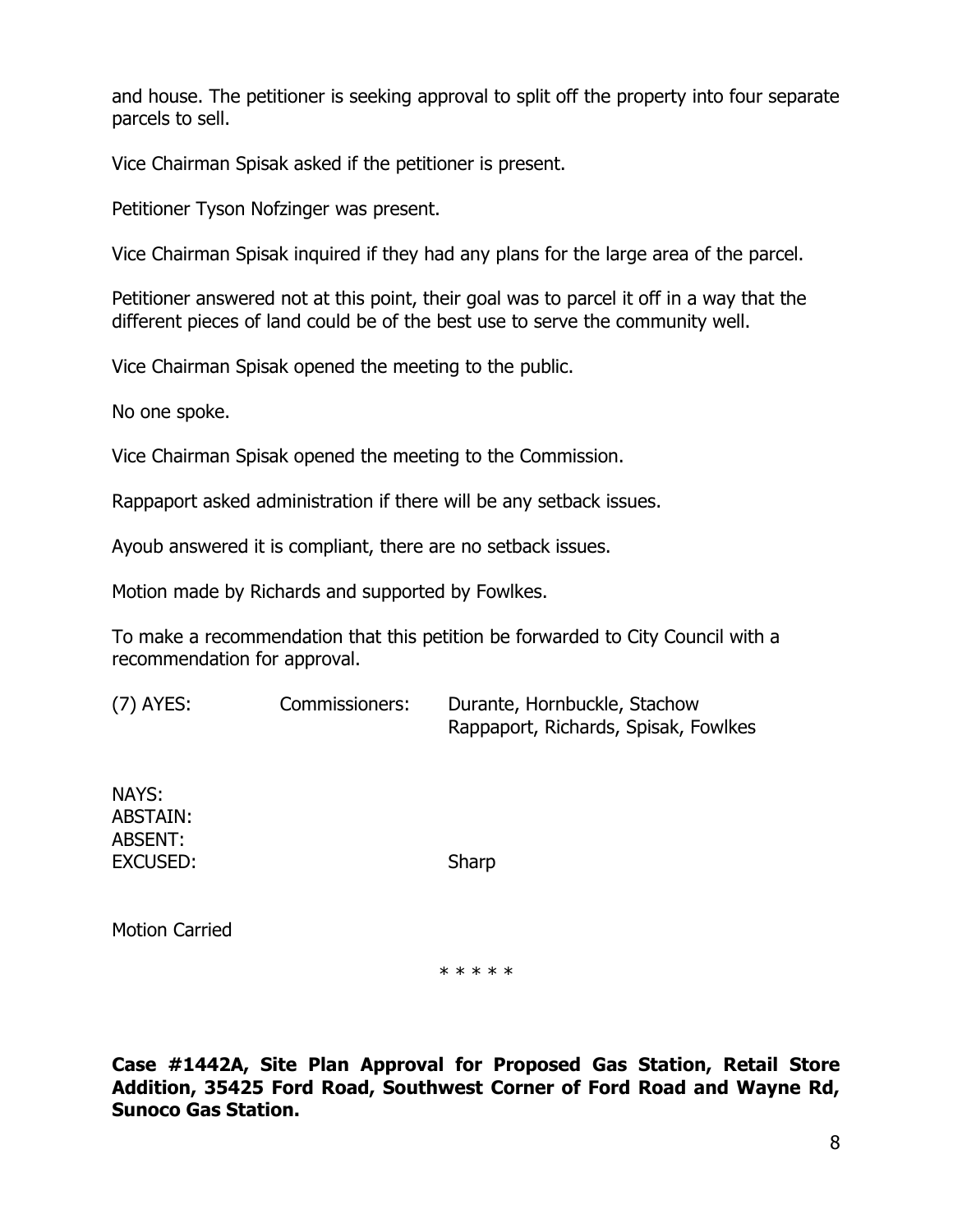Mr. Ayoub summarized his staff report dated Wednesday April 6, 2022. The subject property is 14,400 square feet in area. The property is zoned CB-4, Vehicle Service and is currently developed with Sunoco Gas Station which includes a 920 square foot retail building. The petitioner is requesting site plan approval to renovate the existing façade and construct a 772 square foot addition to the existing retail building bringing the total footprint to 1,692 square feet.

Vice Chairman Spisak asked if the petitioner is present.

Petitioner Nasser Choucair was present.

Vice Chairman Spisak opened the meeting to the public.

No one spoke.

Vice Chairman Spisak opened the meeting to the Commission.

Rappaport stated that they appreciate the renovation to the Ford/Wayne corner. He then asked the administration if any parking spaces would be eliminated.

Ayoub answered none will be eliminated.

Rappaport asked the petitioner if he was aware of any parking issues that currently exist.

Petitioner answered no there are not any current issues, they did the calculations, and yes it will be enough parking.

Durante asked if they would be serving hot food.

Petitioner answered no hot food will be prepared there.

Alli Mekdad, the owner of the property, introduced himself and wanted to address Commission Rappaport's question regarding the parking spaces. He then explained that with the addition they will be picking up  $2 - 3$  additional parking spaces to what's there now.

Stachow stated that she appreciates the new facelift on the building, and thanked them for beautifying the area.

Motion made by Richards and supported by Hornbuckle.

To make a recommendation that this petition be forwarded to City Council with a recommendation for approval.

(7) AYES: Commissioners: Durante, Hornbuckle, Stachow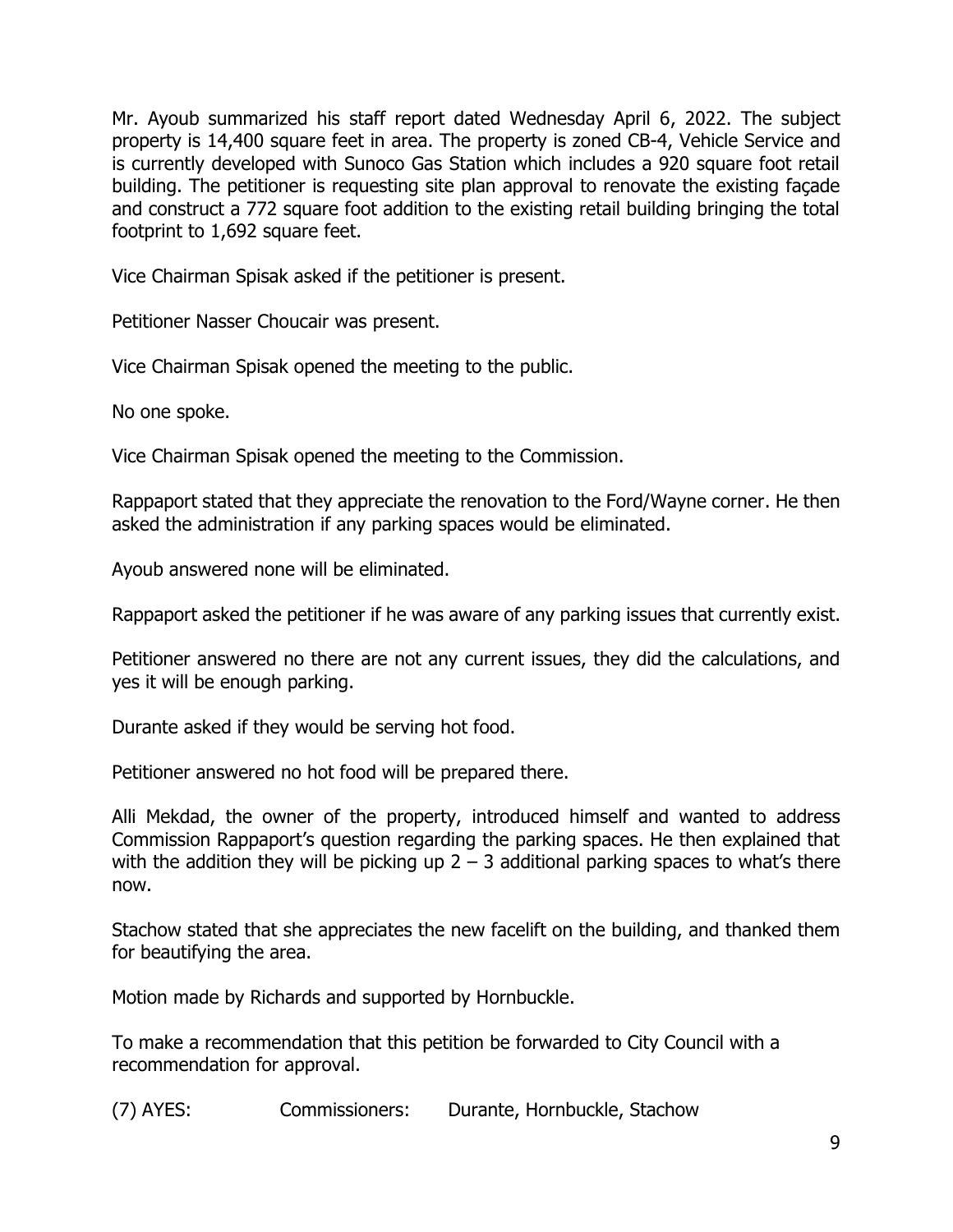NAYS: ABSTAIN: ABSENT: EXCUSED: Sharp

Motion Carried

\* \* \* \* \*

# **Case #1566B, Special Land Use Approval for Proposed Daycare Facility, 35270 Nankin Blvd, North side of Nankin, West of Wayne Rd, Adelina Robinson.**

Mr. Ayoub summarized his staff report dated Wednesday April 6, 2022. The subject property is located within the Nankin Professional Center on the north side of Nankin Blvd. just west of Wayne Road. The overall property comprises of about 6 Acres and is zoned CB-2, Shopping Center Commercial Business District. Nankin Professional Center includes a variety of office type uses, with some currently vacant units scattered throughout the site.

Vice Chairman Spisak asked if the petitioner is present.

Petitioner Adelina Robinson was present.

Vice Chairman Spisak opened the meeting to the public.

No one spoke.

Vice Chairman Spisak opened the meeting to the Commission.

Richards asked the petitioner if they would be accommodating children with special needs.

Petitioner answered, yes they will.

Fowlkes inquired about transportation.

Petitioner answered at this time they do not have transportation, but they will be getting transportation to go to and from the schools.

Hornbuckle inquired about the pick-up and drop-off times.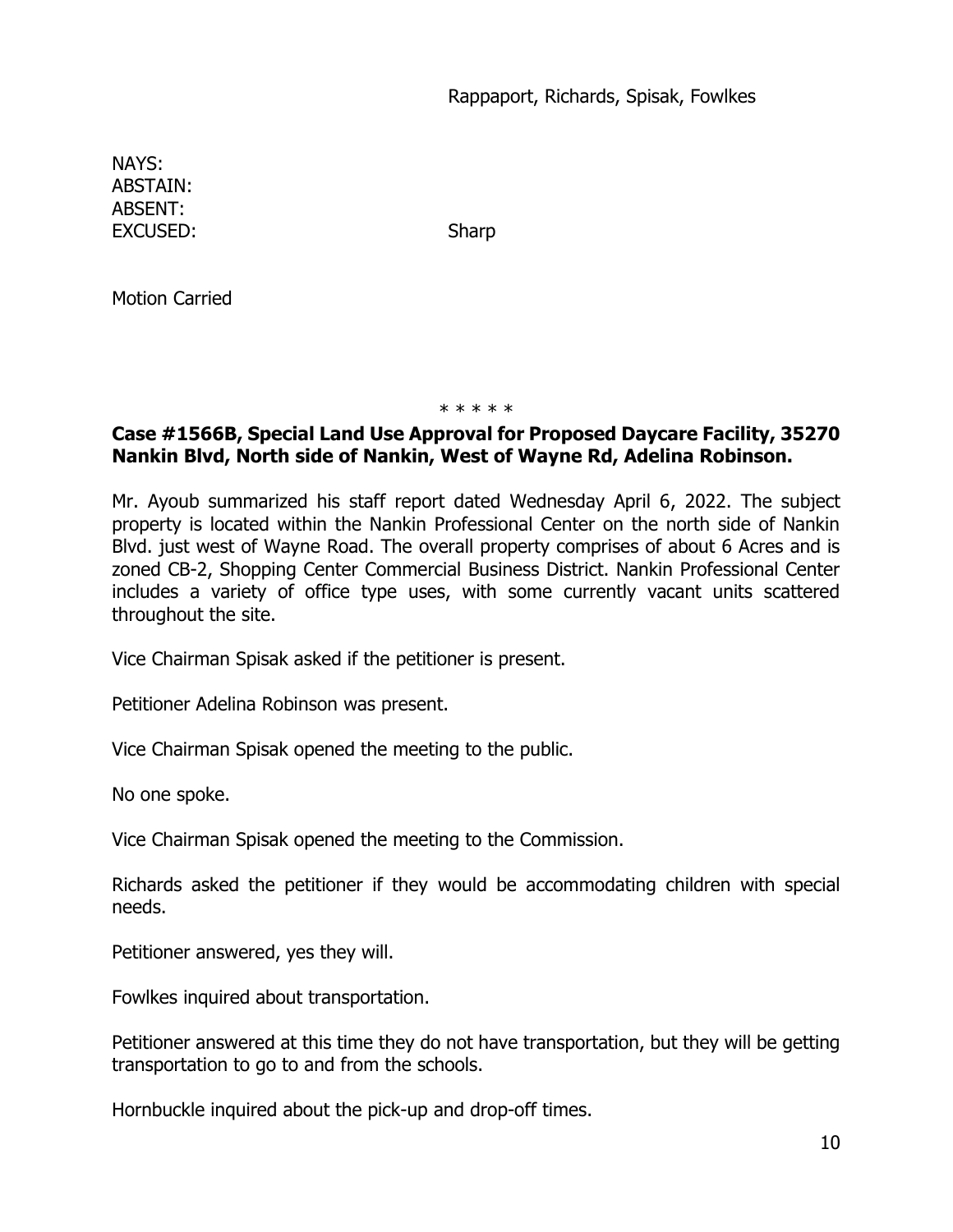Petitioner explained most parent's drop-off in the morning and pick-up in the afternoon, busiest time will be between 7 and 8:30am, and then 5 and 7pm.

Hornbuckle asked about a fenced in play area.

Petitioner answered there will be a fenced in play area for the children.

Hornbuckle asked if there would be a designated drop-off spot.

Petitioner answered yes.

Hornbuckle inquired about the property owner and nearby businesses.

Petitioner answered the nearby business Starfish, is a company that provides therapy for children, and they will be working together.

Hornbuckle inquired about the food.

Petitioner answered the food will be brought in/catered.

Durante asked how they will safeguard the children in the facility.

Petitioner explained that there is a secure location in which you must be buzzed in, and show identification, once that is verified, the child will be brought out to the authorized adult.

Rappaport inquired about how they will contain the noise and asked the petitioner what her code of conduct will be.

Petitioner explained how they instruct code of conduct with the children, and when they are outside it will be in a fenced in area which will help contain the noise.

Richards inquired about the food for the children who have special dietary needs.

Petitioner explained all food allergies are noted, and they follow the state law.

Hornbuckle inquired about the regulations for the number of people/children.

Ayoub answered that is regulated by the state.

Motion made by Stachow and supported by Richards.

To make a recommendation that this petition be forwarded to City Council with a recommendation for approval.